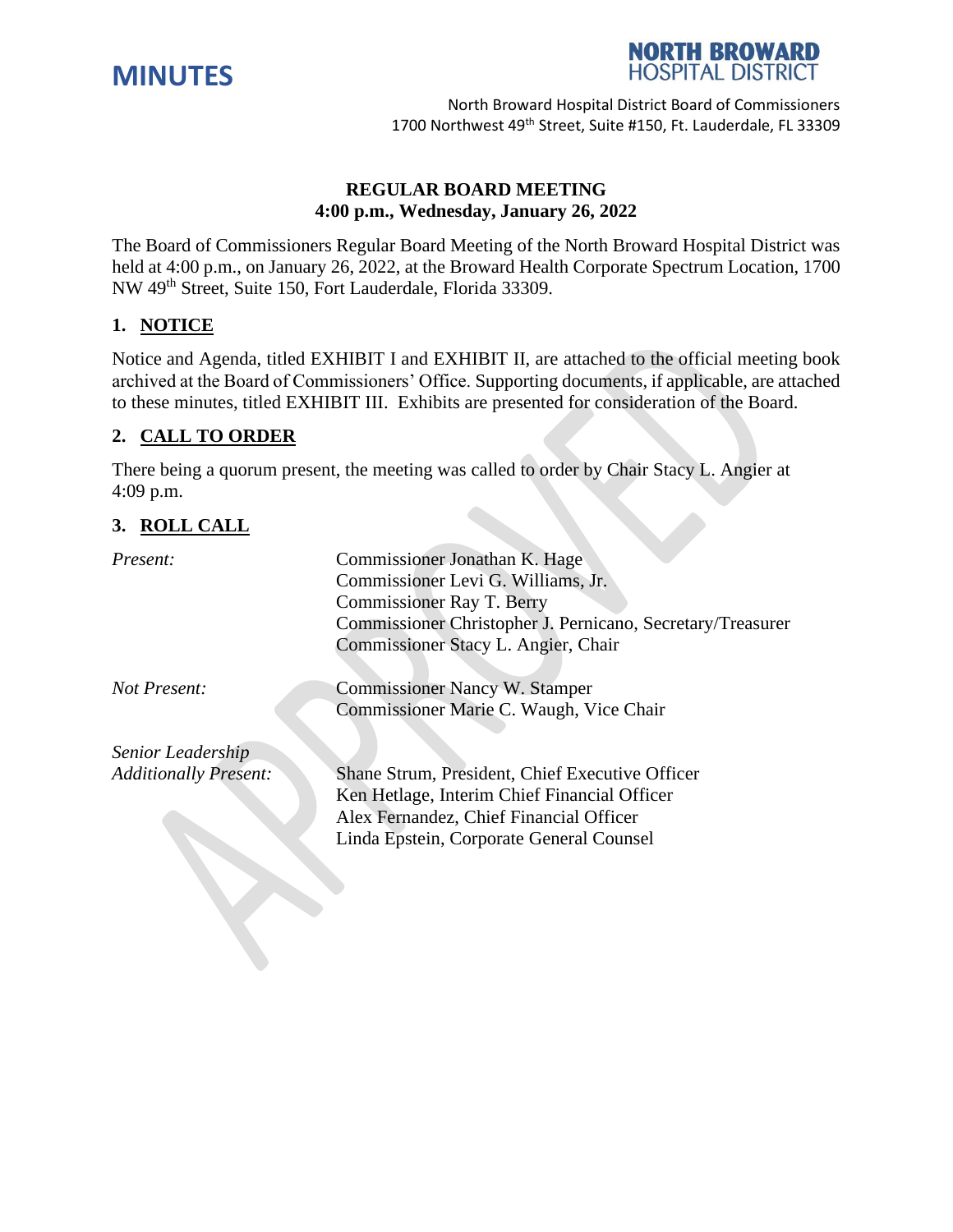



## **4. THE PLEDGE OF ALLEGIANCE**

The Pledge of Allegiance was led by Chair Angier.

## **5. PUBLIC COMMENTS**

Chair Angier opened the floor for public comments, in which there were none.

## **6. INTRODUCTIONS / RECOGNITIONS**

6.1. Physician Introduction: Dr. Kenneth Herskowitz, Cardiothoracic Surgery.

Mr. Strum introduced Dr. Herskowitz who stated that it has been an honor and privilege working with Broward Health over the last 25 years, which includes developing and coordinating the Cardiovascular Service Line for the system. Dr. Herskowitz provided a brief overview of the Cath Labs services, accreditations, and future plans for all four facilities.

6.2. Recognition of Donation by Dr. Rita Garulli and Dr. Anthony Chidiac (Presenter - Shane Strum, President, Chief Executive Officer)

Mr. Strum introduced Dr. Rita Garulli and shared her and her husband, Dr. Anthony Chidiac's generous donation of property valued at \$1.1M. Dr. Garulli shared that Dr. Chidiac was unable to be in attendance that evening as he was performing a surgery.

Mr. Robert Birdsong, Chair to Broward Health's Foundation, recognized and thanked Dr. Garulli for their donation. Applause and photos were taken.

### **7. APPROVAL OF MINUTES**

7.1. Approve Regular Board Meeting Minutes dated December 15, 2021

Without objection, Chair Angier approved the minutes, dated December 15, 2021.

Motion *carried* without dissent.

## **8. MEDICAL STAFF CREDENTIALING** (Presenter – Dr. Joshua Lenchus, Interim Chief Medical Officer)

- 8.1.) Broward Health North
- 8.2.) Broward Health Imperial Point
- 8.3.) Broward Health Coral Springs
- 8.4.) Broward Health Medical Center

**MOTION** It was *moved* by Commissioner Pernicano *seconded* by Commissioner Berry that:

The Board of Commissioners of the North Broward Hospital District approve Medical Staff Credentialing Reports, as presented.

Motion confirmed by roll-call vote: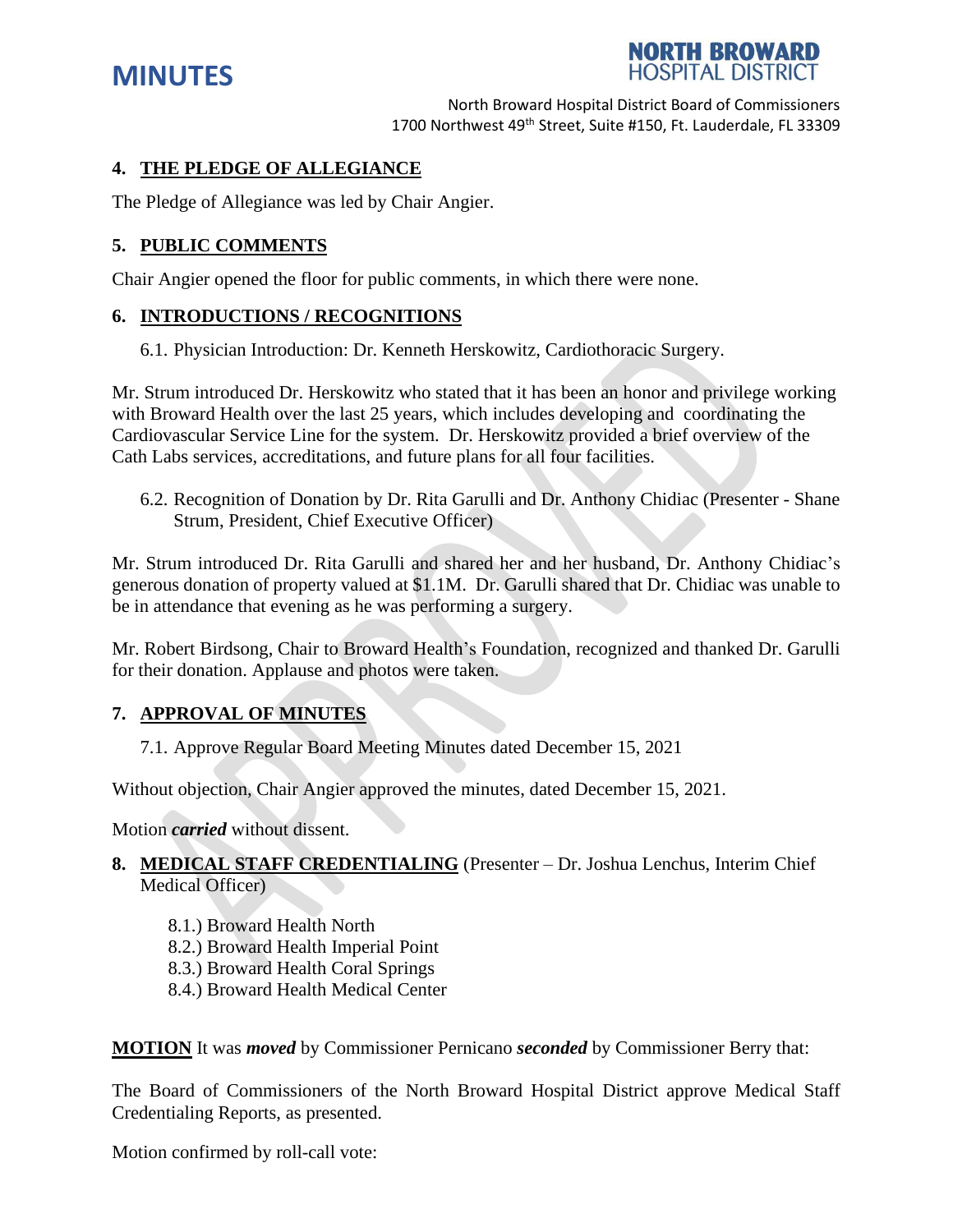



**YES** Commissioner Jonathan K. Hage **YES** Commissioner Levi G. Williams, Jr. **YES** Commissioner Ray T. Berry **YES** Commissioner Christopher J. Pernicano, Secretary/Treasurer **YES** Commissioner Stacy L. Angier, Chair

Motion *carried* 5/0.

### **9. CHIEF MEDICAL STAFF UPDATES**

Medical staff updates were given by Dr. Lehr for Broward Health North, Dr. Jensen for Broward Health Imperial Point, Dr. Penate for Broward Health Coral Springs, and Dr. Kumar for Broward Health Medical Center. Said reports highlighted each of the facilities' objectives, events, and awards received over the past month.

- 9.1.) Broward Health North
- 9.2.) Broward Health Imperial Point
- 9.3.) Broward Health Coral Springs
- 9.4.) Broward Health Medical Center

### **10. PRESENTATIONS**

10.1. CEO Update (Presenter - Shane Strum, President, Chief Executive Officer)

Mr. Strum presented his full monthly report, highlighting the five pillars (Quality, Service, People, Growth, and Finance) of the organization and the progress at each of the facilities.

The following videos were shared:

- Broward Health on Channel 10 News: A "home-like" birth experience at Broward Health Medical Center (BHMC)
	- o The video featured BHMC's home birthing room, which allows expectant mothers to have a similar experience to an at home birth yet allowing patients the safer option of being at a hospital.
- Broward Health Imperial Point's (BHIP) new carpal tunnel syndrome treatment
	- o BHIP is the only hospital on the east coast of Florida providing this minimally invasive treatment that reduces downtime from five weeks to five days.
- Broward Health *Game-Changing* Cardiac Care Campaign
	- o In celebration of American Heart Month, Broward Health launched a new campaign highlighting the District's *Game-Changing* cardiovascular services.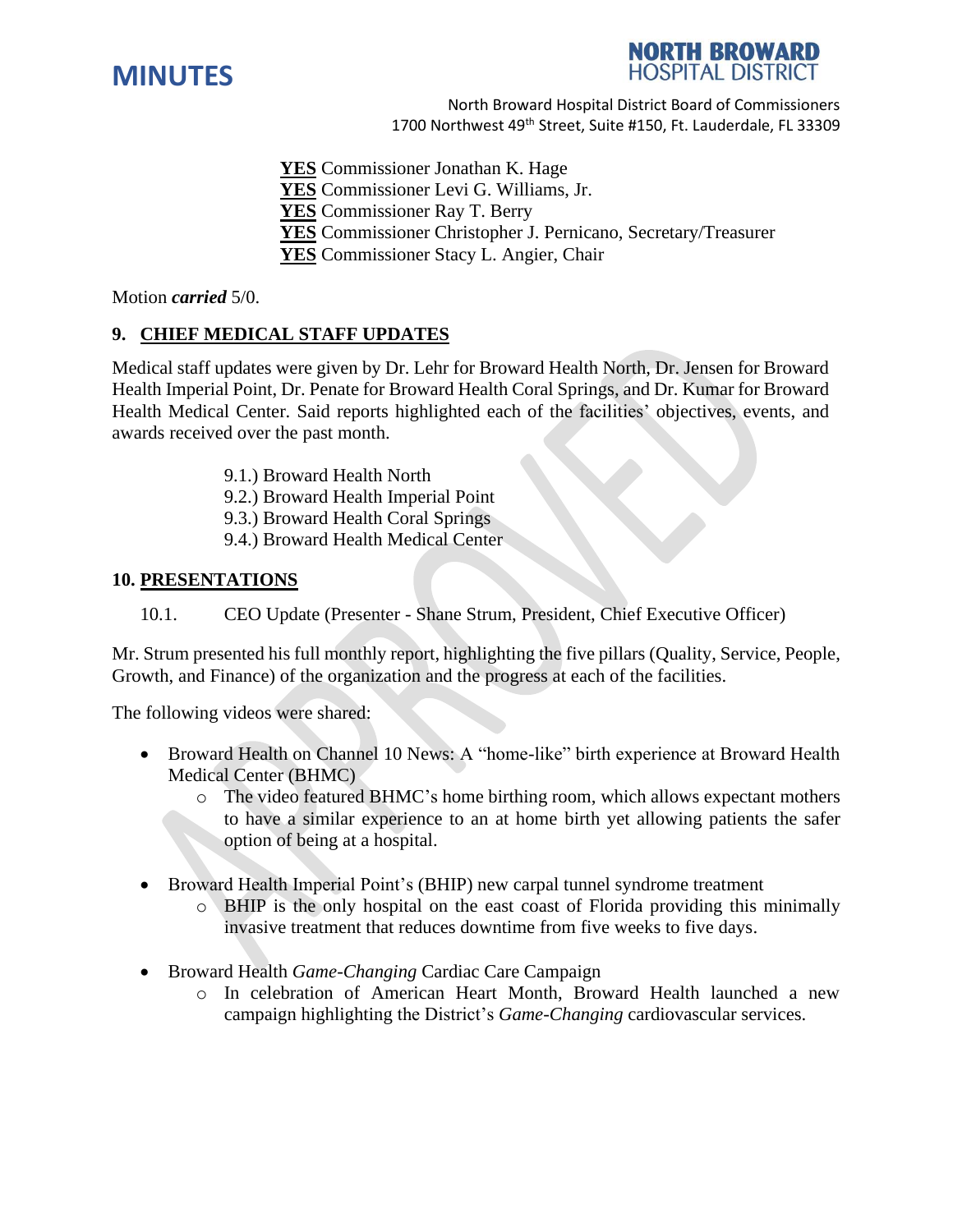

**TH BROWA HOSPITAL DISTRICT** 

North Broward Hospital District Board of Commissioners 1700 Northwest 49<sup>th</sup> Street, Suite #150, Ft. Lauderdale, FL 33309

### **11. CONSENT AGENDA**

11.1. Approval of the Fiscal Year 21 Single Audit Results

11.2. Approval of the Audit Department Charter

11.3. Approve the Extension of External Auditor Contract

11.4. Approval of the Interim Financial Statement for the month of December 2021

11.5. BHPG, Approval to enter into a two-year employment agreement with Dr. Kenneth Herskowitz for cardiothoracic surgery clinical and medical director services

11.6. Approval to ratify, confirm, and approve the District's prior entry into an agreement exceeding the Spending Threshold between the District and Alvarez & Marsal Global Cyber Risk Services, LLC, as the act, deed, and obligation of the District

11.7. Approval to ratify, confirm, and approve the District's prior entry into an agreement exceeding the Spending Threshold between the District and Consumerinfo.com, Inc., aka Experian Consumer Services, as the act, deed, and obligation of the District

**MOTION** It was *moved* by Commissioner Williams *seconded* by Commissioner Hage that:

The Board of Commissioners of the North Broward Hospital District approve items 11.1 through 11.7 on the Consent Agenda.

Motion confirmed by roll-call vote:

**YES** Commissioner Jonathan K. Hage **YES** Commissioner Levi G. Williams, Jr. **YES** Commissioner Ray T. Berry (abstention on item 11.6.) **YES** Commissioner Christopher J. Pernicano, Secretary/Treasurer **YES** Commissioner Stacy L. Angier, Chair

Motion *carried* 5/0 for items 11.1, 11.2, 11.3, 11.4, 11.5 & 11.7 and *carried* 4/1 for item 11.6. with one abstention.

Commissioner Berry formally abstained from voting on item number 11.6, due to his nephew being employed by Alvarez & Marsal Global Cyber Risk Services, LLC.

#### **12. DISCUSSION AGENDA**

12.1. Discussion of Sunrise Property (Presenter: Stacy L. Angier, Chair)

Chair Angier shared that she, Mr. Strum, his executive team, and several employees of Broward Health who reside in the City of Sunrise, attended the Sunrise City Commission Meeting where Broward Health, in conjunction with the Memorial Healthcare System, made a proposal to the following: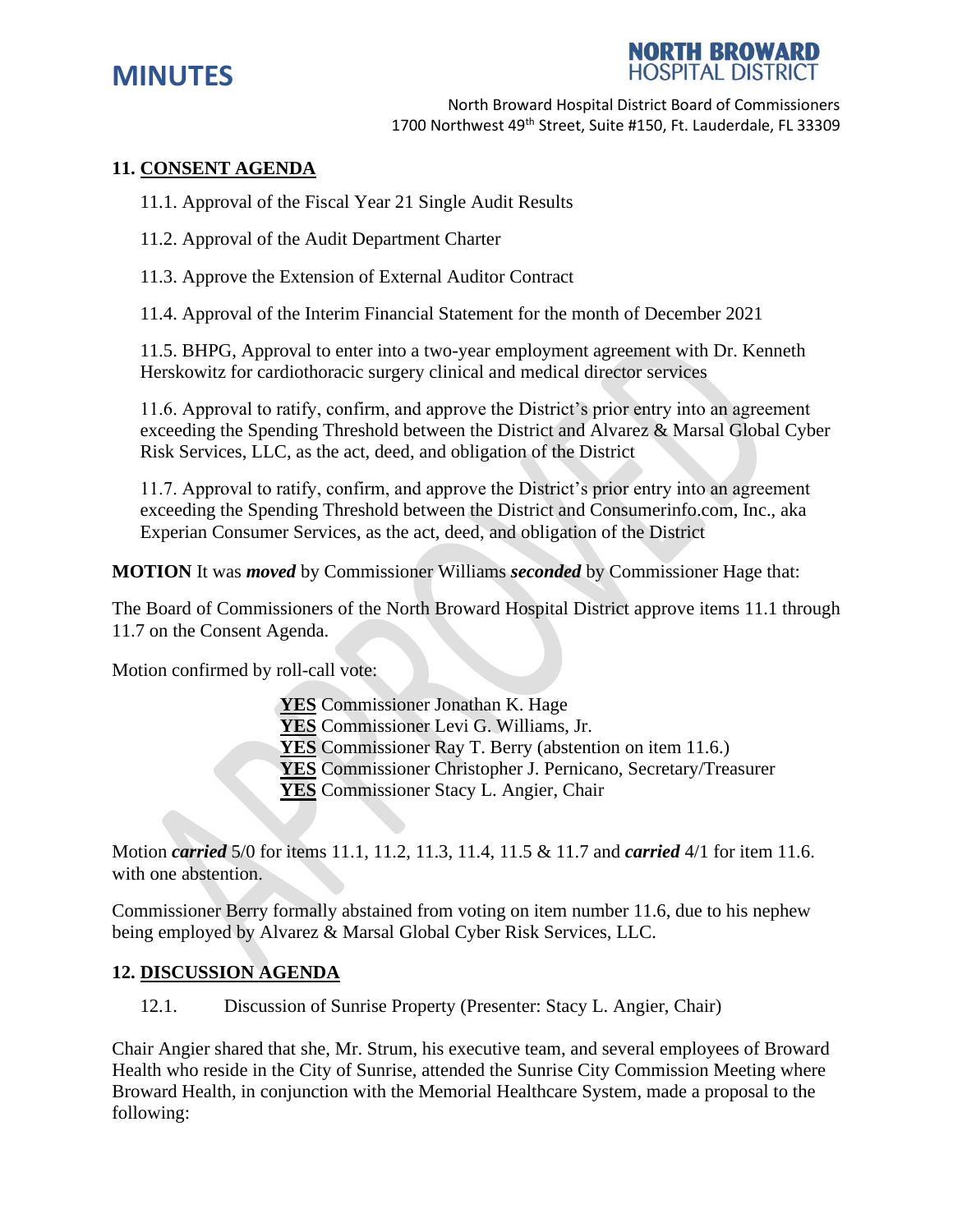

RTH BROWARD **HOSPITAL DISTRICT** 

- 1) Purchase a parcel land that was under agreement, pending final City Commission approval, with Baptist Health South Florida;
- 2) Sell that land back to the City for commercial use; and
- 3) Begin construction of a hospital on land previously acquired and owned by Broward Health.

The Chair further shared that unfortunately the City Commission approved Baptist Health South Florida for the land agreement. She also noted that while the City Commission chose to move forward with Baptist, they welcomed Broward Health to their city.

**MOTION** was *amended* by Commissioner Williams, *seconded* by Commissioner Pernicano, that:

The Board of Commissioners of the North Broward Hospital District authorize the President and CEO and any of his respective delegees up to \$50M to expand the District's healthcare and ambulatory services and to commence construction of healthcare facilities on property located in the City of Sunrise contingent upon planning, zoning and permitting.

Motion confirmed by roll-call vote:

**YES** Commissioner Jonathan K. Hage **YES** Commissioner Levi G. Williams, Jr. **YES** Commissioner Ray T. Berry **YES** Commissioner Christopher J. Pernicano, Secretary/Treasurer **YES** Commissioner Stacy L. Angier, Chair

Motion *carried* 5/0.

**MOTION** was *amended* by Commissioner Williams, *seconded* by Commissioner Hage, that:

The Board of Commissioners of the North Broward Hospital District authorize the President and CEO and any of his respective delegees, to take any and all actions and deeds, to make any such filings or certifications, and to execute and deliver, or cause to be delivered all such agreements, notices, instruments and documents in each case, as he or his respective delegees, may deem necessary or appropriate in order to effect the purpose and to carry out the Board's intent of expanding the District's healthcare and ambulatory services in the City of Sunrise including the Board's intent to work with Memorial Healthcare System to the extent allowed by law.

Motion confirmed by roll-call vote:

**YES** Commissioner Jonathan K. Hage **YES** Commissioner Levi G. Williams, Jr. **YES** Commissioner Ray T. Berry **YES** Commissioner Christopher J. Pernicano, Secretary/Treasurer **YES** Commissioner Stacy L. Angier, Chair

Motion *carried* 5/0.